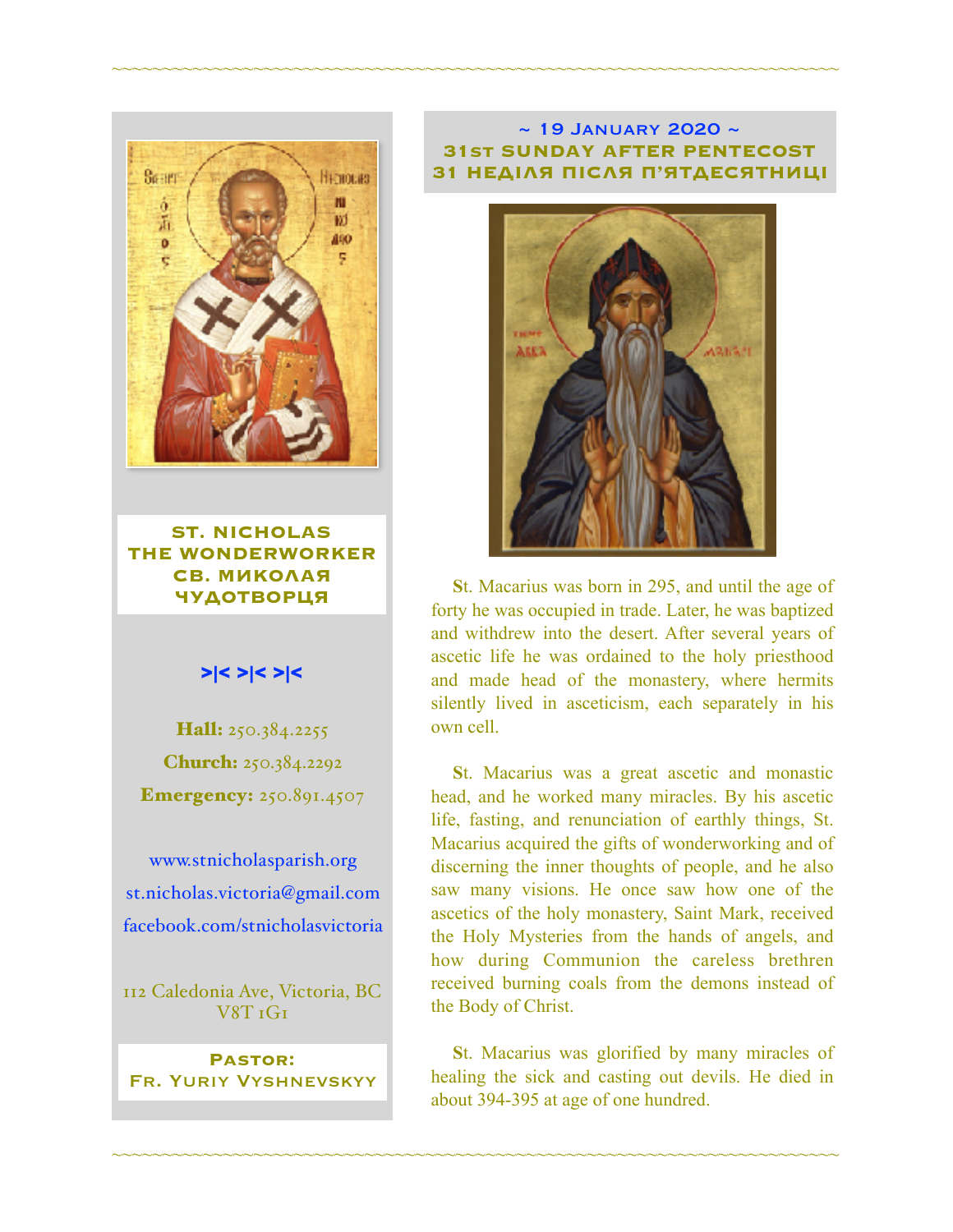| <b>SUNDAY HYMNS</b>                |                                                      |          |  |  |  |
|------------------------------------|------------------------------------------------------|----------|--|--|--|
| <b>OPENING HYMN</b>                | Бог Предвічний / God Eternal pg. 28-29               |          |  |  |  |
| <b>COMMUNION HYMN</b>              | Небо і Земля / Heaven and Earth pg. 72-74            |          |  |  |  |
| <b>CLOSING HYMN</b>                | В Вифлеємі Новина / Joy in Bethlehem pg. 38-40       |          |  |  |  |
| <b>SUNDAY &amp; DAILY SCHEDULE</b> |                                                      |          |  |  |  |
| SUNDAY, Jan. 19                    | Liturgy - for the Parishioners of St Nicholas Parish | 10:00 AM |  |  |  |
| MONDAY, Jan. 20                    | <b>NO SERVICES</b>                                   |          |  |  |  |
| TUESDAY, Jan. 21                   | Divine Liturgy for +Roman Hawryluk                   | 9:00 AM  |  |  |  |
| WEDNESDAY, Jan. 22                 | <b>NO SERVICES</b>                                   |          |  |  |  |
| THURSDAY, Jan. 23                  | <b>NO SERVICES</b>                                   |          |  |  |  |
| FRIDAY, Jan. 24                    | <b>NO SERVICES</b>                                   |          |  |  |  |
| SATURDAY, Jan. 25                  | <b>NO SERVICES</b>                                   |          |  |  |  |
| SUNDAY, Jan. 26                    | Liturgy - for the Parishioners of St Nicholas Parish | 10:00 AM |  |  |  |

~~~~~~~~~~~~~~~~~~~~~~~~~~~~~~~~~~~~~~~~~~~~~~~~~~~~~~~~~~~~~~~~~~~~~~~~

*NOTE: to request a Liturgy for a special intention, please see Fr. Yuriy to arrange for it!* SUNDAY EPISTLE READERS

| SUNDAY BPISTLE KEADEKS |                 |                   |                          |  |
|------------------------|-----------------|-------------------|--------------------------|--|
| <b>DATE</b>            | <b>READING</b>  | <b>UKRAINIAN</b>  | <b>ENGLISH</b>           |  |
| SUNDAY, Jan. 19        | 1 Tim. 5: 15-17 | Liliya Korchynska | <b>Caroline Study</b>    |  |
| SUNDAY, Jan. 26        | 1 Tim. 4: 9-15  | Motria Koropecky  | Darryl Huculak           |  |
| SUNDAY, Feb. 2         | Heb. 7:7-17     | Yuliya Pelekhata  | Graciela Spaciuk-Schwarz |  |
| SUNDAY, Feb. 9         | 1 Cor. 6:12-20  | Dmytro Maksymiv   | William Vanderven        |  |

*Thank you, Epistle readers, for your service in proclaiming God's Word!*

# PASTORAL MINISTRY & HOLY MYSTERIES

| given to the parish priest, and he should be contacted before any other arrangements are made |  |  |  |
|-----------------------------------------------------------------------------------------------|--|--|--|
|                                                                                               |  |  |  |
|                                                                                               |  |  |  |
|                                                                                               |  |  |  |
| Eparchy of New Westminster~Bishop David Motiuk ~Apostolic Administrator~ www.nweparchy.ca     |  |  |  |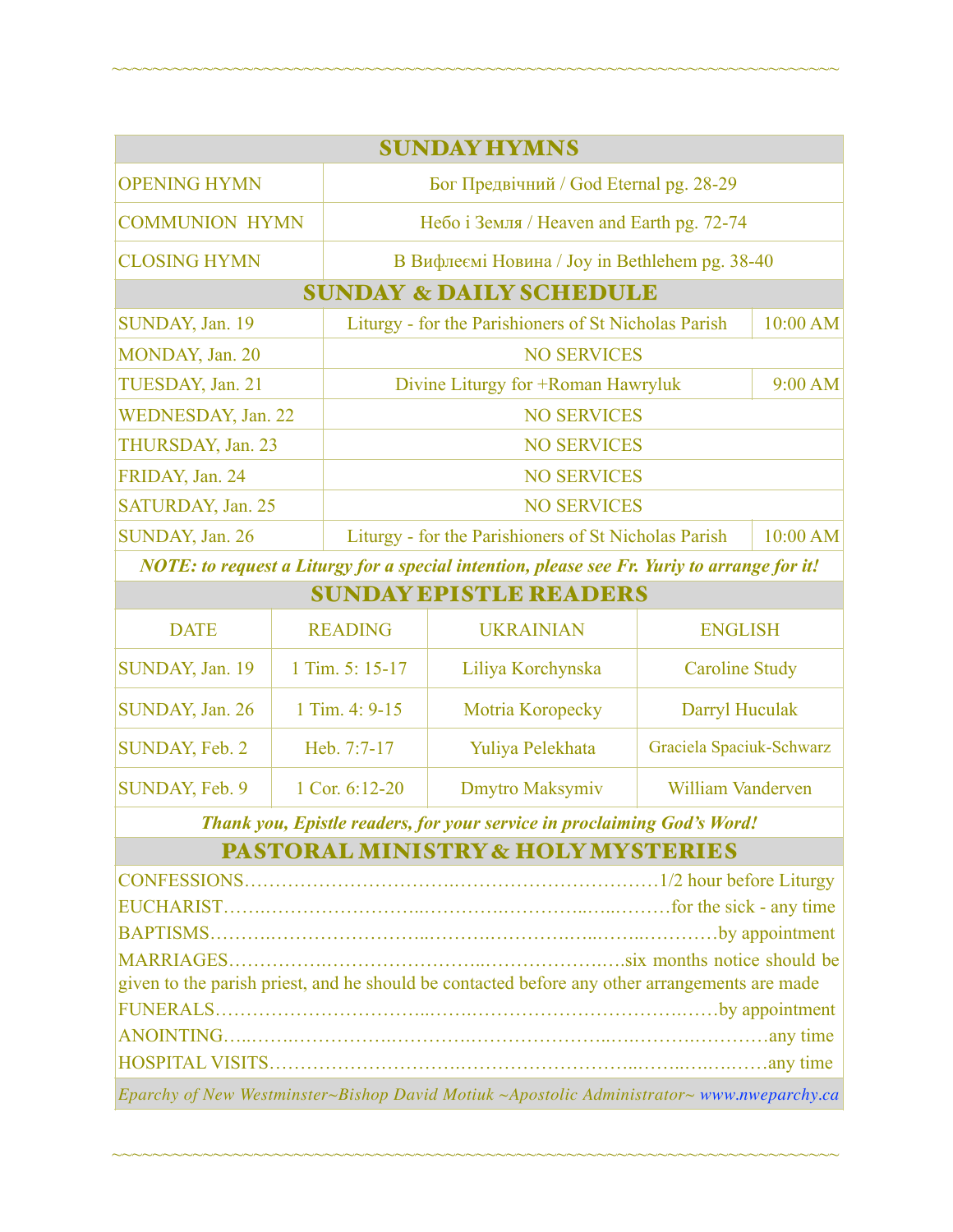## DIVINE LITURGY PROPERS

~~~~~~~~~~~~~~~~~~~~~~~~~~~~~~~~~~~~~~~~~~~~~~~~~~~~~~~~~~~~~~~~~~~~~~~~

*The Divine Liturgy of our Father among the Saints John Chrysostom An Anthology for Worship: Liturgy - pg. 270-318; propers - pg. 353* 

**Troparion, Tone 7:** By Your cross You destroyed death,\* You opened Paradise to the thief,\* You changed the lamentation of the myrrhbearers to joy,\* and charged the apostles to proclaim\* that You are risen, O Christ our God,\* offering great mercy to the world.

**Glory: Kontakion, Tone 7:** No longer shall the dominion of death be able to hold humanity,\* for Christ went down shattering and destroying its powers.\* Hades is bound.\* The prophets exult with one voice.\* The Saviour has come for those with faith, saying:\* "Come forth, O faithful, to the resurrection!"

**Now: Theotokion, Tone 7:** O all-praised treasury of our resurrection, we hope in You,\* bring us up from the pit and depth of sins,\* for You have saved those subject to sin\* by giving birth to our Salvation,\* O Virgin before childbirth, and Virgin in childbirth,\* and still a Virgin after the childbirth.

**Prokimenon, Tone 7:** The Lord will give strength to His people,<sup>\*</sup> the Lord will bless His people with peace. *Verse:* Bring to the Lord, O you sons of God; bring to the Lord young rams.

**Epistle - 1 Tim. 1:15-17 - A Reading from the Letter of Saint Apostle Paul to Timothy:** Timothy my son, the saying is sure and worthy of full acceptance, that Christ Jesus came into the world to save sinners—of whom I am the foremost. But for that very reason I received mercy, so that in me, as the foremost, Jesus Christ might display the utmost patience, making me an example to those who would come to believe in him for eternal life. To the King of the ages, immortal, invisible, the only God, be honour and glory for ever and ever. Amen.

**Alleluia, Tone 7:** *Verse:* It is good to give praise to the Lord and to sing in Your name, O Most High. *Verse:* To announce Your mercy in the morning and Your truth every night.

**Gospel - Luke 18:35-43 -** At that time, as Jesus approached Jericho, a blind man was sitting by the roadside begging, and hearing a crowd going by, he inquired what was happening. They told him, "Jesus of Nazareth is passing by." He shouted, "Jesus, Son of David, have pity on me!" The people walking in front rebuked him, telling him to be silent, but he kept calling out all the more, "Son of David, have pity on me!" Then Jesus stopped and ordered that he be brought to him; and when he came near, Jesus asked him, "What do you want me to do for you?" He replied, "Lord, please let me see." Jesus told him, "Have sight; your faith has saved you." He immediately received his sight and followed him, giving glory to God. When they saw this, all the people gave praise to God.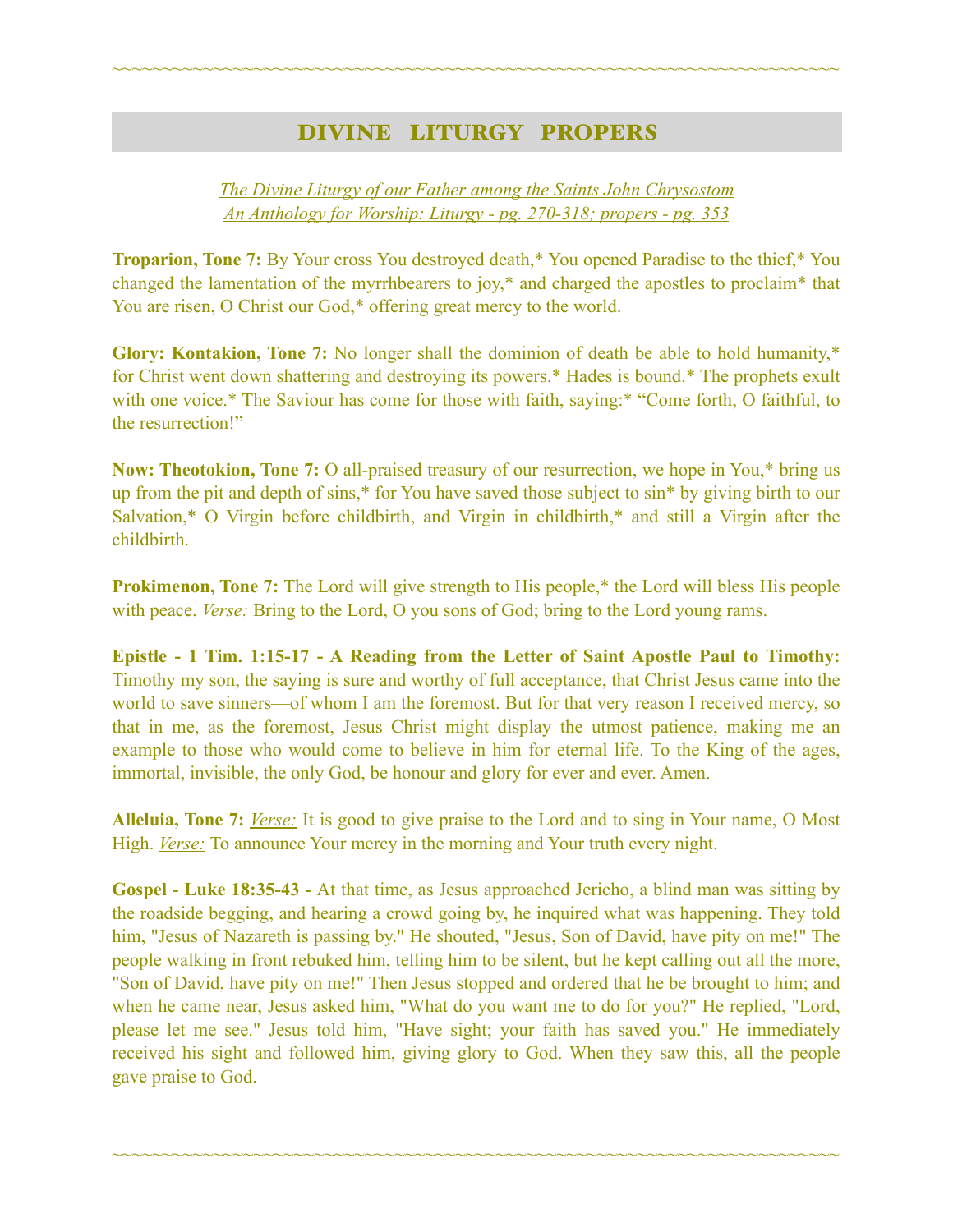**Communion Verse:** Praise the Lord from the heavens;\* praise Him in the highest. Alleluia, alleluia,\* alleluia!

~~~~~~~~~~~~~~~~~~~~~~~~~~~~~~~~~~~~~~~~~~~~~~~~~~~~~~~~~~~~~~~~~~~~~~~~

**Prayer After Holy Communion:** Having been made worthy to partake in a mystical way of Your immaculate Body and precious Blood, O Christ our God, I acclaim and bless, worship and glorify You, and proclaim the greatness of Your saving acts, now and for ever and ever. Amen. *(more Prayers After Holy Communion on pg. 324-326 in the Anthology book).* 

$$
>\mid <>\mid < \mid <
$$

**Тропар, глас 7:** 3нищив Ти хрестом Твоїм смерть,\* відчинив розбійникові рай,\* мироносицям плач на радість перемінив\* і апостолам звелів проповідувати,\* що воскрес Ти, Христе Боже,\* даючи світові велику милість.

**Слава: Кондак, глас 7:** Вже більше влада смерти не зможе людей держати,\* зійшов бо Христос, знищивши і знівечивши сили її,\* зв'язується ад,\* пророки ж однодушно радіють.\* З'явився Спас тим, що вірують, промовляючи:\* Виходьте, вірні, до воскресіння.

**І нині: Богородичний, глас 7:** Як на скарбницю нашого воскресіння,\* надіємось на Тебе, Всехвальна,\* тож виведи нас з ями й безодні прогріхів,\* бо Ти спасла підлеглих гріхам, породивши наш Спасіння.\* Як перед народ-женням ти була Діва,\* так і в родженні і по народженні, Ти залишилась Дівою.

**Прокімен, глас 7:** Господь силу людям Своїм дасть,\* Господь поблагословить людей своїх миром. *Стих:* Принесіть Господеві, сини Божі, принесіть Господеві молодих баранців.

**Апостол - 1 Тим. 1:15-17 - До Тимотея друге послання Св. Ап. Павла читання:** Сину Тимотею, вірне це слово й повного довір'я гідне, що Христос Ісус прийшов у світ, щоб спасти грішних, з яких я – перший. Але я був на те помилуваний, щоб Ісус Христос на мені першім показав усю свою довготерпеливість, на приклад тим, що мають увірувати в нього на вічне життя. Цареві ж віків, нетлінному, невидимому, єдиному Богу честь і слава на віки вічні! Амінь.

**Алилуя, глас 7:** *Стих:* Добре воно - прославляти Господа, і співати Твоєму імені, Всевишній. *Стих:* Звіщати вранці Твою милість, ночами - Твою вірність.

**Євангеліє - Лука 18:35-43 -** У той час, як Ісус наближався до Єрихону, один сліпий сидів край дороги й просив милостині. Почувши, що народ іде мимо, він спитався, що б воно могло бути. Йому сказали, що це Ісус Назарянин проходить. І він почав голосно кричати: "Ісусе, Сину Давидів, змилуйся надо мною!" Ті, що йшли попереду, сварилися на нього, щоб замовчав, та він кричав ще дужче: "Сину Давидів, змилуйся надо мною!" Ісус зупинився і звелів привести його до себе. І коли той наблизився до нього, спитав: "Що хочеш, щоб я зробив тобі?" "Господи", – сказав той, – "щоб я прозрів!" Ісус сказав до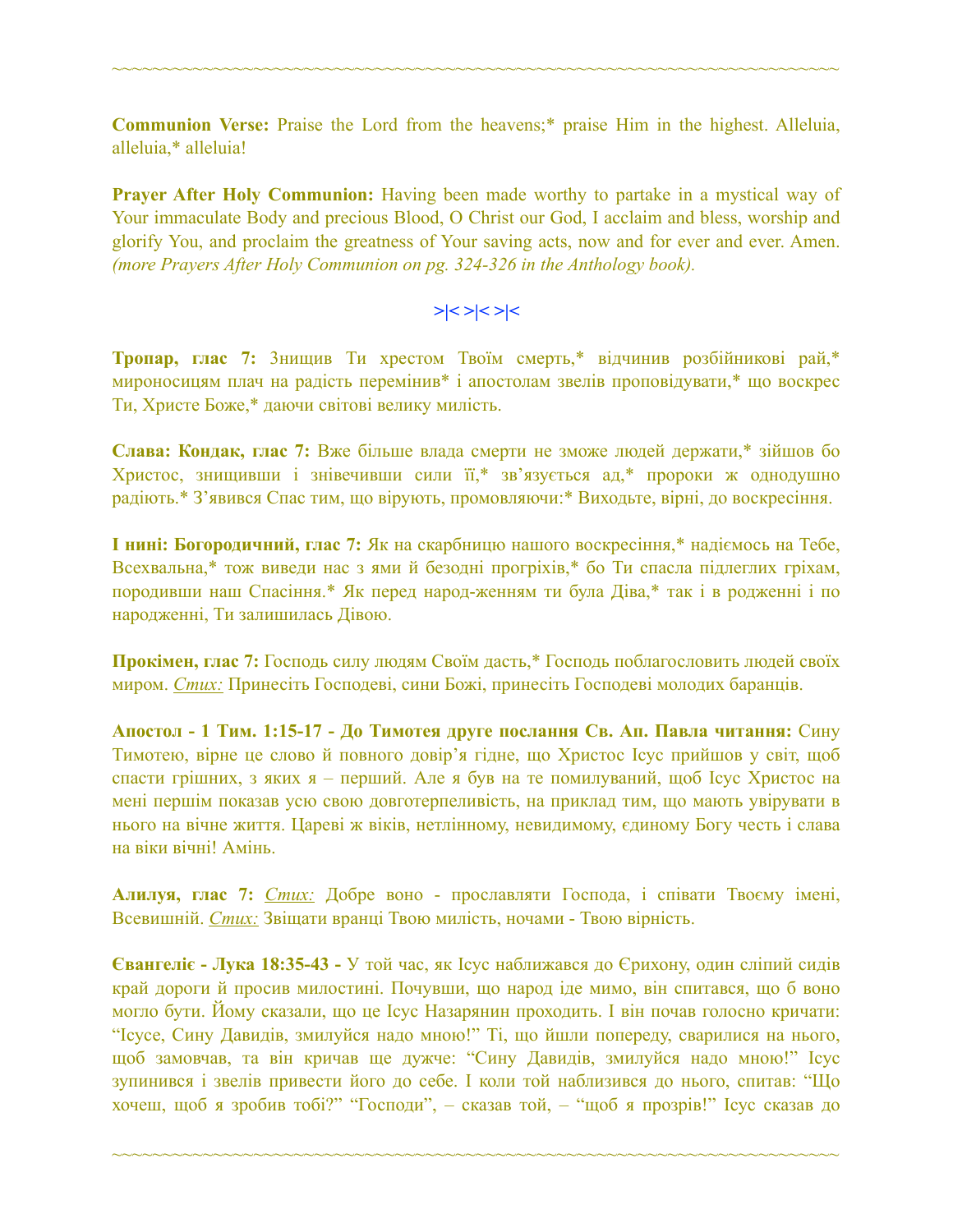нього: "Прозри! Віра твоя спасла тебе." І вмить прозрів той і пішов за Ісусом, славлячи Бога. І ввесь народ, побачивши те, віддав хвалу Богові.

~~~~~~~~~~~~~~~~~~~~~~~~~~~~~~~~~~~~~~~~~~~~~~~~~~~~~~~~~~~~~~~~~~~~~~~~

**Причасний:** Хваліте Господа з небес,\* хваліте Його на висотах. Алилуя, алилуя, алилуя!

**Молитва По Святім Причастю:** Таїнственно удостоївшись бути причасником Твого пречистого тіла і чесної крови, Христе Боже, оспівую і благословлю, поклоняюся, і славлю, і величаю спасіння Твої, Господи, нині і повсякчас, і на віки вічні. Амінь. *(більше Молитов По Святім Причастю на ст. 80-87 в маленькій книжечці "Божественна Літургія")*.

### ANNOUNCEMENTS

**FAREWELL RECEPTION FOR BISHOP KEN:** Holy Eucharist Cathedral parish would like to invite you on **Saturday, February 29, 2020** to a farewell reception for Bishop Ken that will begin with Divine Liturgy at 11:00AM with reception to follow. Let us take this opportunity to celebrate Bishop Ken's new appointment as Bishop of the Holy Family of London Eparchy and most importantly his 12 years of dedicated service, enthusiastic leadership and prayerful ministry in the Eparchy of New Westminster.

**PRAYER REQUEST:** Please keep in your prayers SYLVIA KELLY, CHARLOTTE KRAKOWSKI, RICHARD NEWBERRY and other members of our parish, our family and friends who are ailing, in hospitals, nursing homes and those who are not able to join actively in their community.

**ST. NICHOLAS BOOK STORE:** "Christ Our Pascha" Catechism of the Ukrainian Catholic Church/"Христос Наша Пасха" Катехизм Української Католицької Церкви - **\$25**; "Sing to Our God" hymn book - **\$15**; Молитовник "Прийдіте Поклонімся" - **\$10;** "The Rosary - The Prayer Rule of the Mother of God in the Ukrainian Catholic Church" - **\$10.** 

**THRIFTY'S PRE-PAID FOOD CARDS** - We all have to buy groceries. Why not have 6% of it returned back to the church at no extra charge! Cards are available in \$100, \$200, and \$500 denominations. Talk to Alec after today's liturgy to pre-order your cards. We need to sell A LOT of them! We encourage you to consider purchasing them for yourselves as gifts too.

**JOIN OUR CHOIR:** Do you enjoy singing? Please consider joining our St Nicholas Parish Choir and remember that we ALWAYS looking for new members! Contact Motria Koropecky for details at 250.658.3051.

**CATECHISM ANNOUNCEMENT:** "*And they were bringing to Him also the infants, in order that He may be touching them; but after the disciples saw it, they rebuked them. But Jesus called them to Himself and said, Let alone the little children to come to Me, and cease hindering*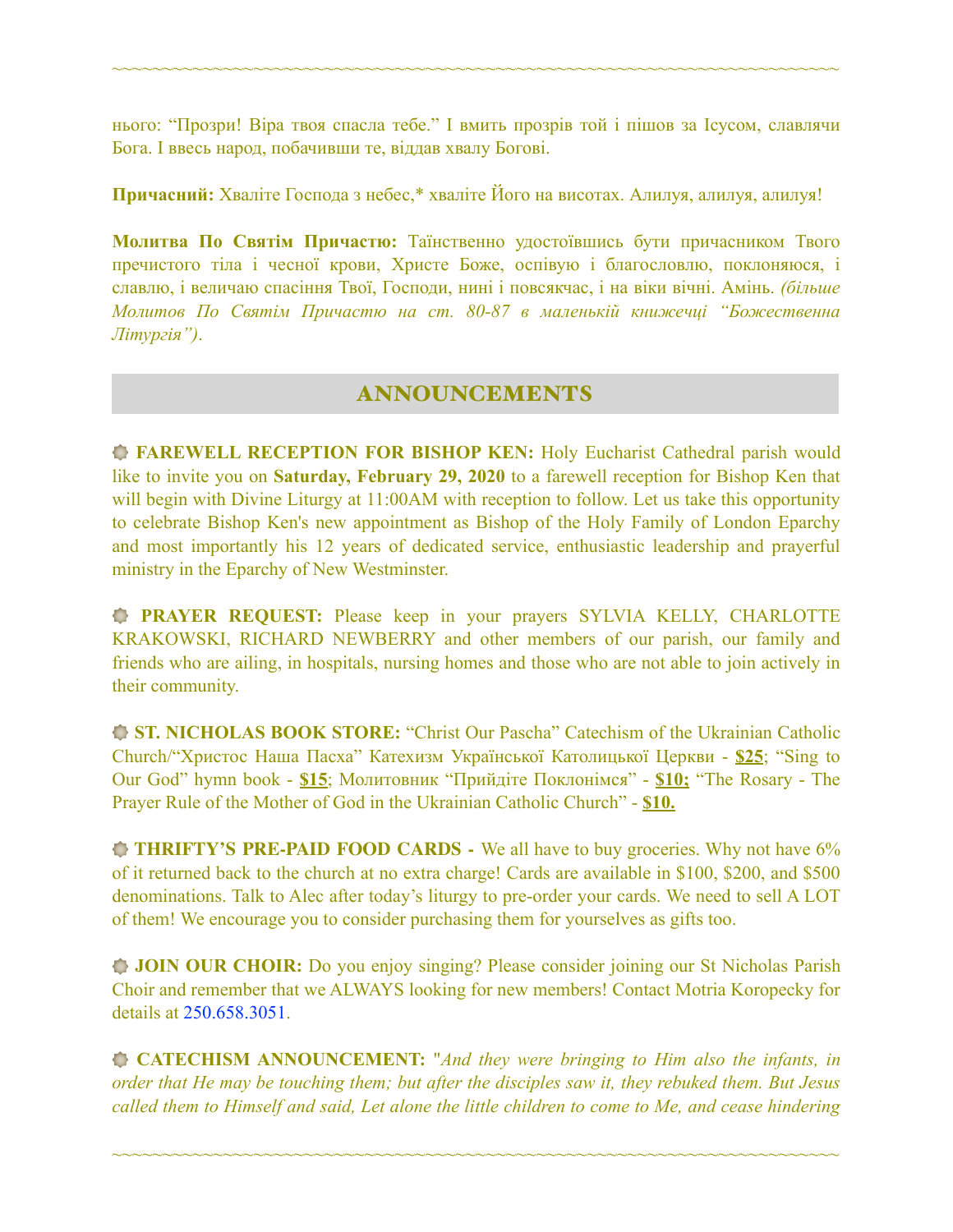*them; for of such is the kingdom of God*." We are happy to welcome all children to our St. Nicholas The Wonderworker catechism program. Weekly classes are scheduled Sunday morning during Divine Liturgy. We want your children to learn more about their Catholic faith, sacred scripture, feast days, and religious practices and customs of the Ukrainian Catholic church. If you have any questions, please do not hesitate to contact Marian Chalifoux at 250.507.1005.

~~~~~~~~~~~~~~~~~~~~~~~~~~~~~~~~~~~~~~~~~~~~~~~~~~~~~~~~~~~~~~~~~~~~~~~~

**BE A STEWARD:** Have you ever wondered what more can you do to help our parish? Here are some suggestions: **Steward** of property security; **Steward** of grounds cleaning; **Steward** of cleaning church; **Steward** of church linen; **Steward** of outreach; **Steward** of caring; **Steward** of prayer; **Steward** of service. Quite often, our homebound or senior members, once active in their younger years, want to find purpose in their senior years. It's not only about doing but about "BEING" present to others. Contact Fr. Yuriy **OR** Darlene DeMerchant for more information. You will be amazed how "BEING" can make a difference.

**PARISH LIBRARY:** please visit our parish library and browse through the books on spirituality, church history, iconography, history of the Ukrainians in Canada, children's books and more… The library is located in the church vestibule. Please use a library book sign out form when borrowing a book.

**SUNDAY COFFEE VOLUNTEERS** act as hosts and serve light refreshments following the Sunday morning Divine Liturgy, providing an opportunity for the faithful to socialize with friends and visitors following their shared worship experience. We thank all of our parishioners who kind volunteer to serve refreshments. Whether you are new to the Parish, or are a long-time members, please join us for coffee. Please speak with Robert if you would like to volunteer.

**WE SHARE THE AIR:** Please keep it healthy and fragrant free. Someone in this area is scent-sitive. The chemicals used in scented products can make some people sick, especially those with fragrance sensitivities, asthma, allergies and other respiratory ailments. PLEASE DO NOT \*wear perfume, cologne, lotion, aftershave and other fragrances; \*USE unscented personal care products. Be Sensitive to Others. Thank you for your understanding. *St. Nicholas parish.* 

**BEQUESTS & WILLS:** Leaving a bequeath is a process of giving a donation through your will. It is simply a distribution from your estate to a charitable organization through your last will and testament. It can be as small or as large a donation as you wish. It is important that you talk to your lawyer about the process. In your kindness please remember St Nicholas the Wonderworker Ukrainian Catholic Church in your bequeath and will. If anyone wishes to make such a bequeath in their will, the following clause may be included or added to a will: "I give, devise, and bequeath to **St Nicholas the Wonderworker Ukrainian Catholic Parish -** *1112 Caledonia Avenue, Victoria BC, V8T 1G1*, the sum of \$  $\degree$  (or  $\degree$  % of my estate), to be used for the benefit of the parish and it's pastoral activities."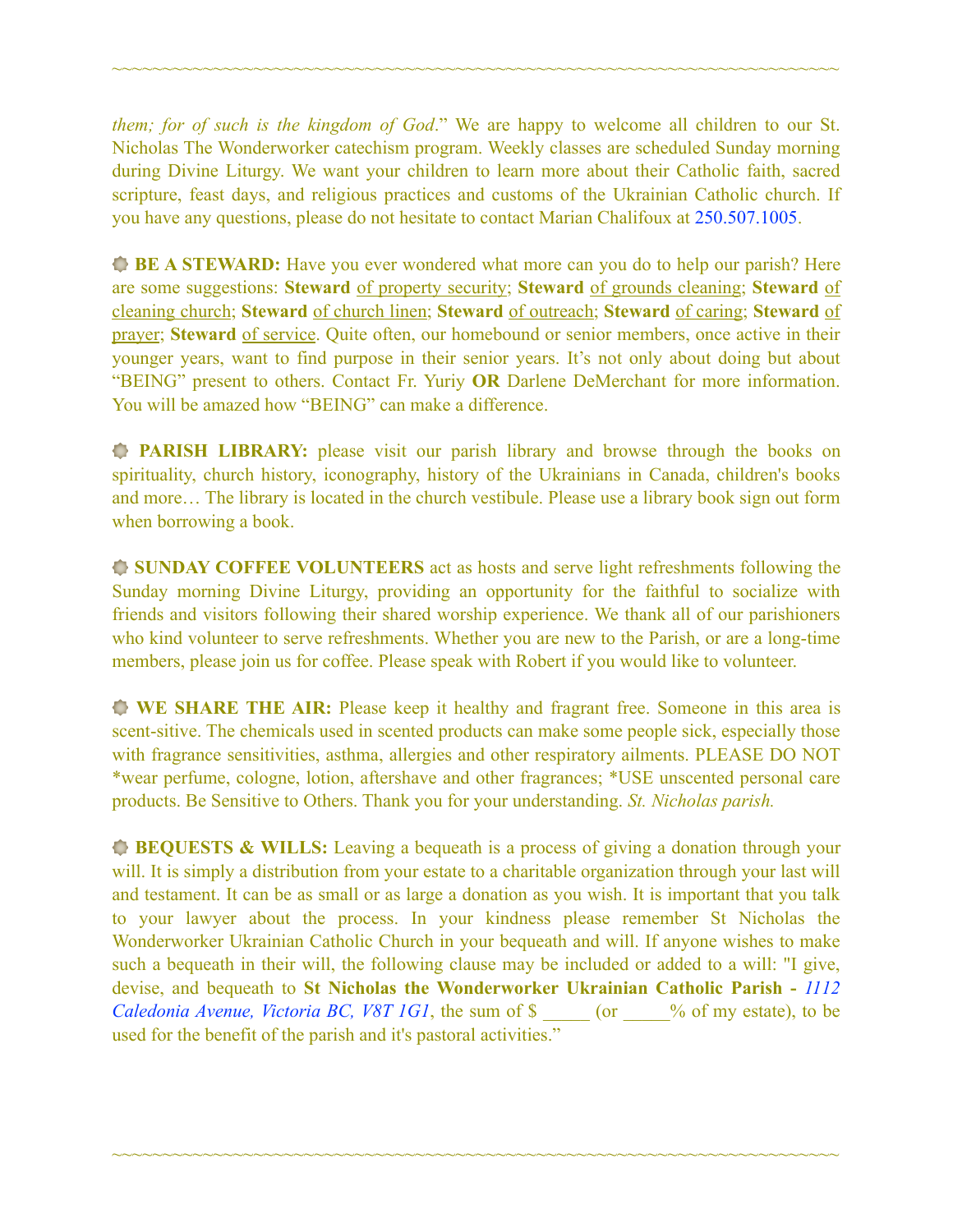**JANUARY 12 DONATIONS** - Coffee: \$60.00; Vigil lights: \$20.55; Loose collection: \$60.00; Envelope collection: \$503.00; Pre-authorized donations Jan 6 to Jan 12: \$220.00**. TOTAL: \$863.55.** May God bless and reward you abundantly for your generosity!

~~~~~~~~~~~~~~~~~~~~~~~~~~~~~~~~~~~~~~~~~~~~~~~~~~~~~~~~~~~~~~~~~~~~~~~~

### NEW BISHOP FOR THE EPARCHY OF HOLY FAMILY OF LONDON



**To the Reverend Clergy, the Venerable Religious, and the Lay-Faithful of the Eparchy of New Westminster,** 

*We give thanks to God always for all of you, constantly mentioning you in our prayers, remembering before our God and Father your work of faith and labor of love and steadfastness of hope in our Lord Jesus Christ.*  (1 Thessalonians 1:2-3)

Christ is Born! Glorify Him!

#### **Beloved Brothers and Sisters in Christ!**

Today *(January 15, 2020)*, the Holy See of Rome and His Beatitude Sviаtoslav on behalf of the Synod of Bishops of the Ukrainian Greek Catholic Church have announced my appointment as the new bishop of the Ukrainian Greek Catholic Eparchy of the Holy Family of London, with its Cathedral in the City of Westminster, England. This means that as of today, I am no longer the Bishop of the Eparchy of New Westminster. Most Reverend Bishop David Motiuk the Bishop of Edmonton has been appointed Apostolic Administrator. He will be in charge of the Eparchy until my successor has been appointed. Please keep him in your daily prayers and commemorate him at the Liturgical celebrations.

I have been your bishop for almost twelve and a half years. In this time, I have come to know most of the faithful of the Eparchy and have had the wonderful opportunity of journeying in faith together with you our clergy, religious and the lay-faithful. The years have truly gone by very quickly for me. Although I am a prairie boy, I have come to love the ocean, the mountains and the cities and towns where our parishes are located.

In my first homily at Holy Eucharist Cathedral as Bishop of the Eparchy, I emphasized that in order for me to serve as your bishop, I would need your help and support. I want to thank you not only for your help and support, but also for the love you have shown me and the many prayers you have offered for me and my ministry. The direction that we have taken over the last decade has been to ensure that we are an ever-vibrant Eparchy, with vibrant parishes, dedicated clergy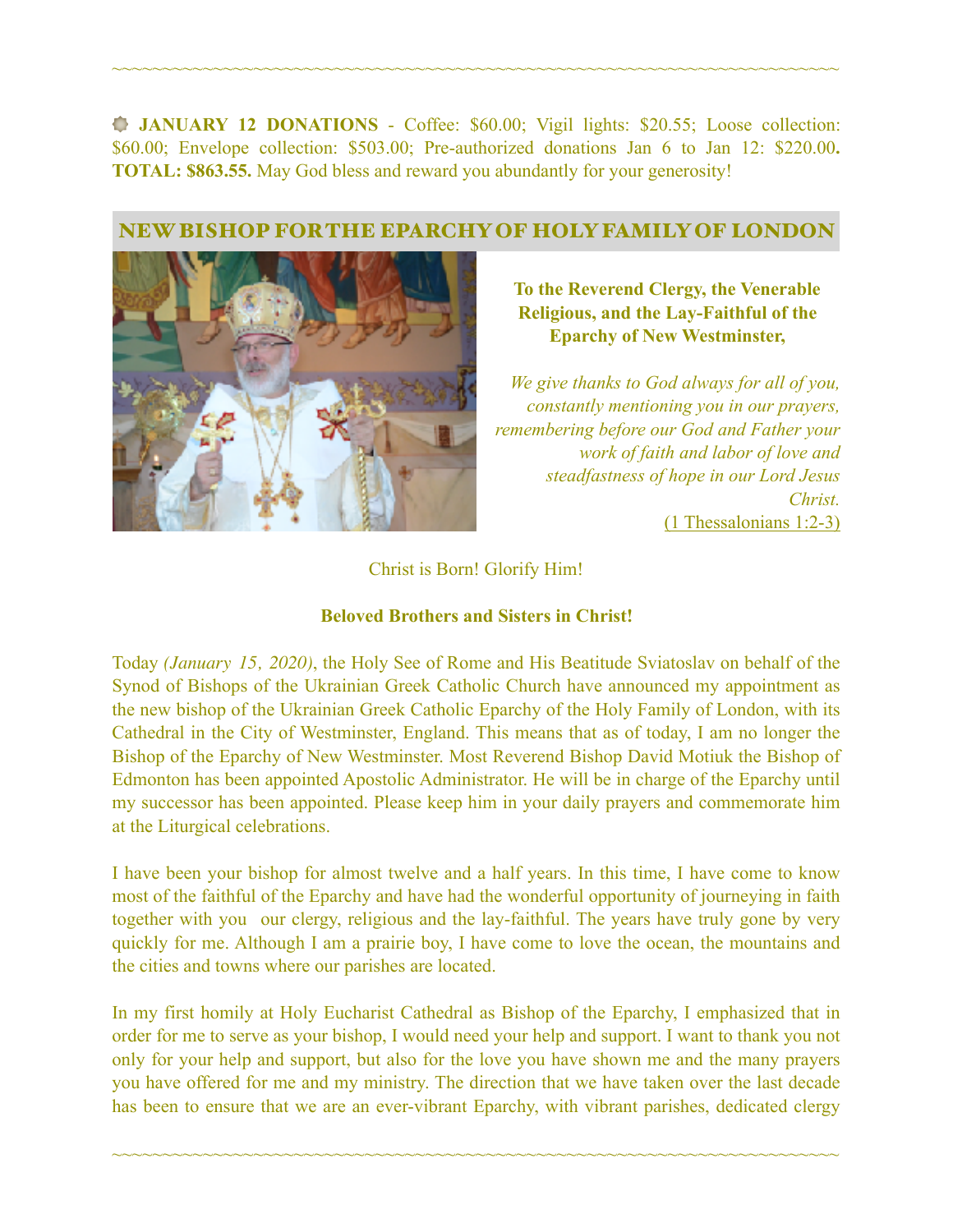and active lay-faithful. In the words of Saint Paul, "For you know how, like a father with his children, we exhorted each one of you and encouraged you and charged you to walk in a manner worthy of God, who calls you into his own kingdom and glory." (1 Thessalonians 2:11-12)

~~~~~~~~~~~~~~~~~~~~~~~~~~~~~~~~~~~~~~~~~~~~~~~~~~~~~~~~~~~~~~~~~~~~~~~~

As I prepare to take up my new assignment in the United Kingdom, I would like to ask you to continue to pray for me. Over the next few weeks I will need to address many challenges related to my move from New Westminster to Westminster proper in the city of London. On my part, I assure you of my continued prayers for you. And if in your travels you find yourself in London, please let me know so that I can welcome you!

I would like to take this opportunity to thank my own predecessor Bishop Severian Yakymyshyn, OSBM, who over these years has provided me with advice and prayerful support. I would like to thank my brother Ukrainian Catholic Bishops in Canada for their fraternal understanding, cooperation and fellowship. Also, I wish to acknowledge the support and kindness that our Eparchy and I personally received from my neighbours and brothers in faith, the Roman Catholic Bishops of British Columbia and Yukon.

Many of you know that I have been very active over the years with the Knights of Columbus, and was privileged to serve for three years as State Chaplain for British Columbia and the Yukon. Over the years and in various ways the Knights have supported our Eparchy, our parishes, and especially our Summer Youth Camp, for which I am truly grateful. I would also like to extend my gratitude to the UCWLC Eparchial Executive and indeed to all of the UCWLC parish branches for your good work in the Eparchy.

Catholic Missions in Canada has been one of our Eparchy's greatest benefactors over the years and because of their support we have been able provide good pastoral care in our parishes throughout British Columbia. May God bless Catholic Missions in Canada and all of the benefactors who have been so generous.

To the clergy who have served and are currently serving in our Eparchy, I also want to let you know how very dear you are to me and that I am proud of each of you. May God continue to bless your pastoral ministry.

Our Eparchy was established in 1974, and since that time we have received pastoral care from many dedicated priests, both eparchial and religious, in particular, the Basilian Fathers. We have greatly benefited from the prayerful dedication of many Sisters Servants of Mary Immaculate. I believe that the Eparchy of New Westminster has been built on solid ground, and that it will continue to do the Lord's work under the prayerful protection of the first bishop of the Eparchy of New Westminster, Bishop Jerome Chimy, OSBM, of blessed memory.

May the peace of God, which surpasses all understanding, "guard your hearts and your minds in Christ Jesus." (see Philippians 4:7). Placing you and the new Apostolic Administrator under the Protection of our Holy Mother of God and Every Virgin Mary, I remain,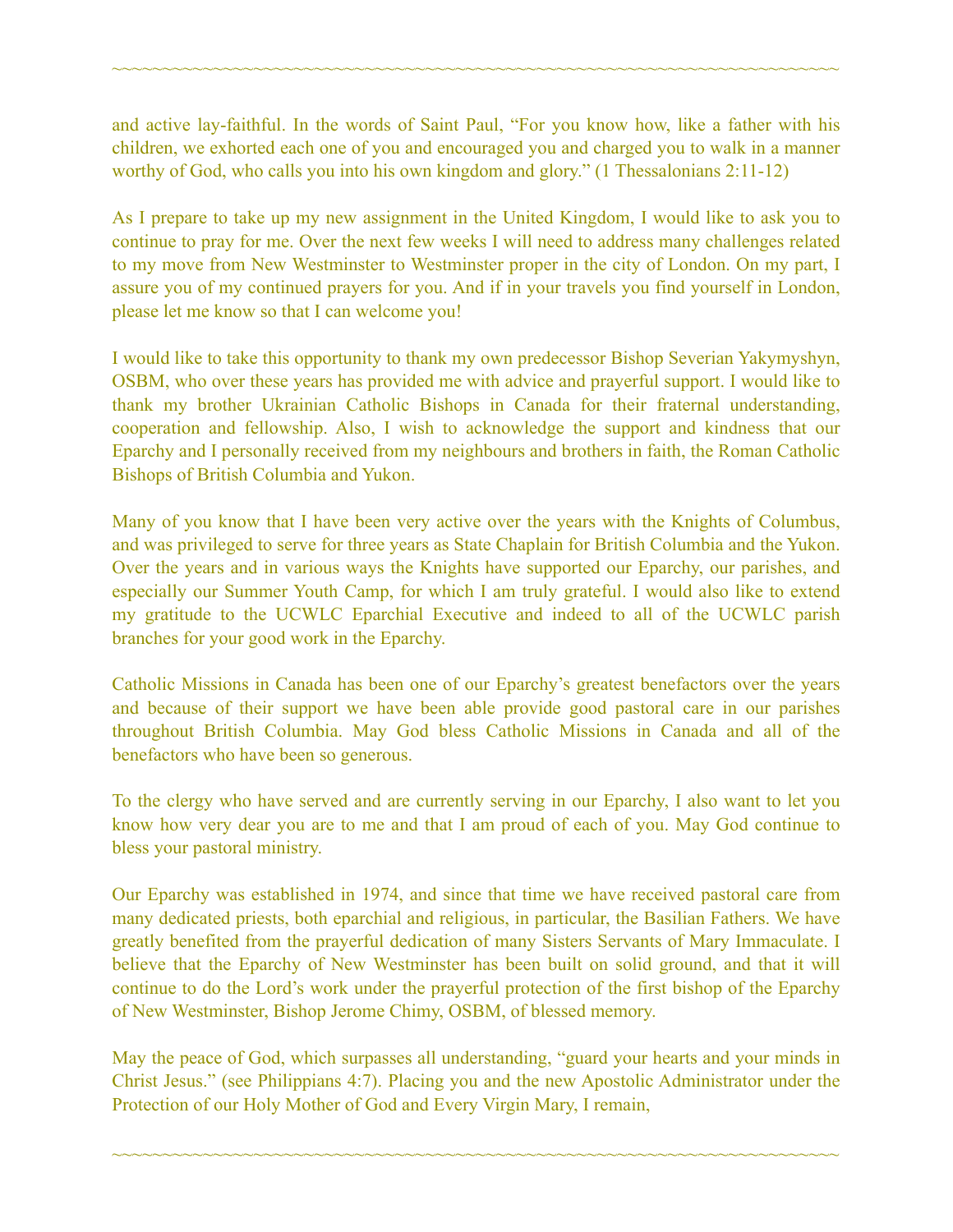New Westminster, January 15, 2020

#### CHANGES AT THE MELBOURNE EPARCHY OF THE UGCC IN AUSTRALIA

~~~~~~~~~~~~~~~~~~~~~~~~~~~~~~~~~~~~~~~~~~~~~~~~~~~~~~~~~~~~~~~~~~~~~~~~

Pope Francis has appointed Fr Mykola Bychok CSsR, currently in ministry at St John's Parish in New Jersey, the third Eparch of Sts Peter and Paul of Melbourne for Ukrainian Catholics in Australia and New Zealand.

 Bishop-Elect Bychok will succeed Bishop Peter Stasiuk CSsR, who has served as eparch since 1992. Bishop Stasiuk, now 76, offered his resignation to Pope Francis upon turning 75, as canon law requires.

 Fr Bychok was born and raised in the western Ukrainian city of Ternopil, feeling a call to follow Christ when he was a teenager. The Redemptorist Fathers, whose parish he regularly attended and whose zeal in preaching was an inspiration, helped him discern his vocation.

 He entered the Redemptorist order in 1997, professing his first vows the following year. His studies in Ukraine and Poland included a focus on ministry to young Catholics. He was ordained deacon in 2004 and priest in 2005. His 15 years of ministry has included time in Russia, Ukraine and, for the past five years, in New Jersey.

 Fr Bychok, who will turn 40 next month, said his preparation for ministry and his time as a priest offered many role models for him as a faithful Christian.

 "I have met many witnesses of truly spiritual life with God – from bishops, priests, religious and faithful. Their examples are unforgettable," he said.

 "I was enriched by them, learning what it means to be a Catholic in the third millennium. I hope that all the experiences from my priestly life will help me in my ministry as Eparch of Sts Peter and Paul in Melbourne."

 Fr Bychok said he has never visited Australia but, since learning of his appointment, has spent time researching the country and the Ukrainian Catholic context, including from brother priests who have served in Australia.

 "First of all I want to be with Ukrainians in Australia, listen to them and grow together as a community of faith in Christ our Redeemer," he explained.